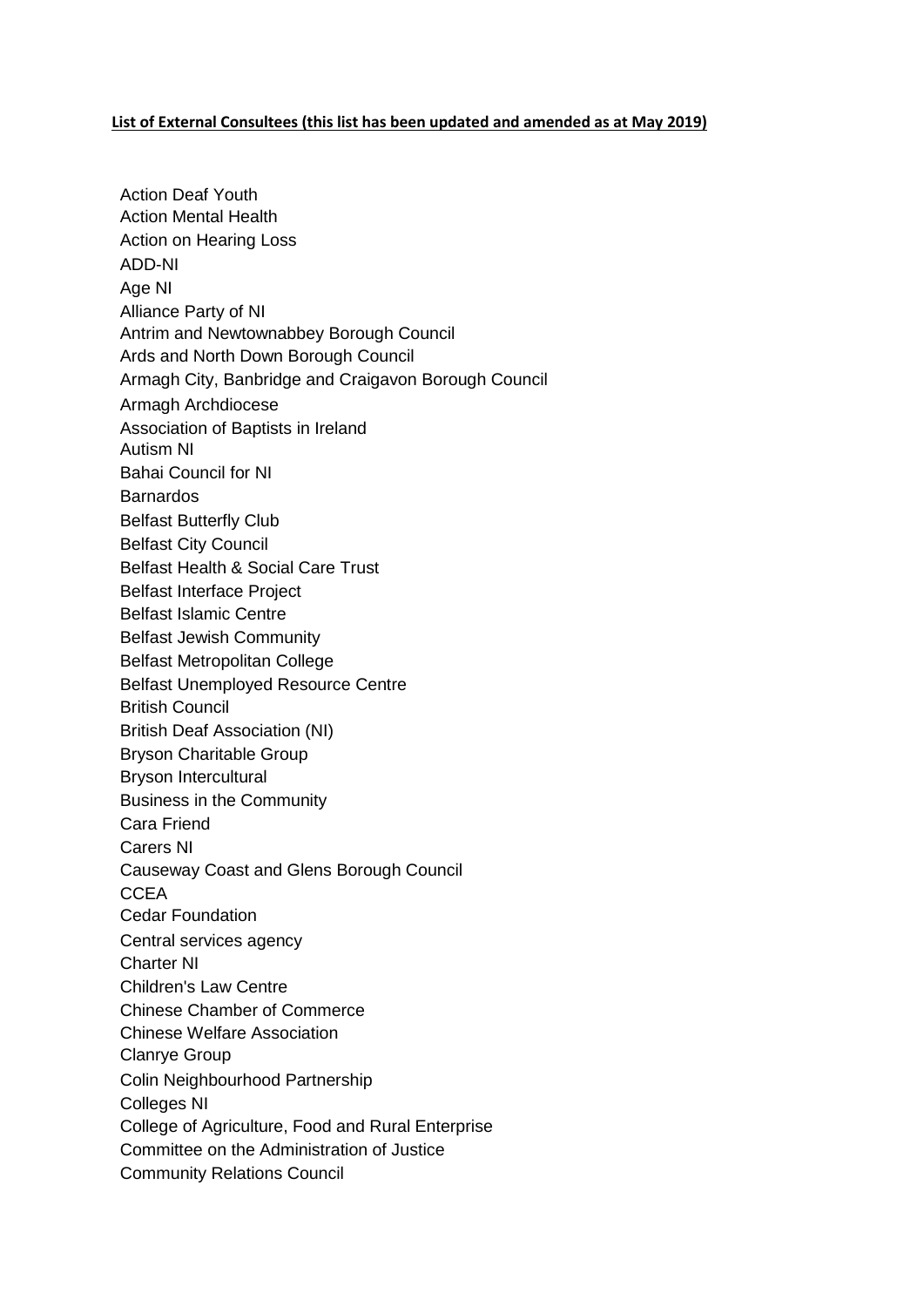Confederation of British Industry (NI) Conradh na Gaeilge Co-operation Ireland Council for Catholic Maintained Schools Democratic Unionist Party Department of Education Derry City and Strabane District Council Diocese of Down & Connor Disability Action Disability Employment Service Down's Syndrome Association EastSide Partnership East Belfast Community Development Agency East Belfast Mission East Belfast Enterprise Mission Education Authority Employers For Disability NI Equality Commission for Northern Ireland Extern Falls Community Council Falls Women's Centre Fermanagh and Omagh District Council Foras na Gaeilge GenderJam Include Youth NI Indian Community Centre Inspire Institute of Directors Irish National Teachers Organisation Law Centre for Northern Ireland Lisburn and Castlereagh City Council Mandarin Speakers Association Mencap NI Men's Action Network Methodist Church in Ireland [Mid and East Antrim Borough Council](mailto:enquiries@midandeastantrim.gov.uk)  Mid Ulster Council Mindwise MS Society Northern Ireland NASUWT National Association of Head Teachers National Union of Students - Union of Students in Ireland Newry, Mourne, and Down District Council NIACRO NIPSA North West Regional College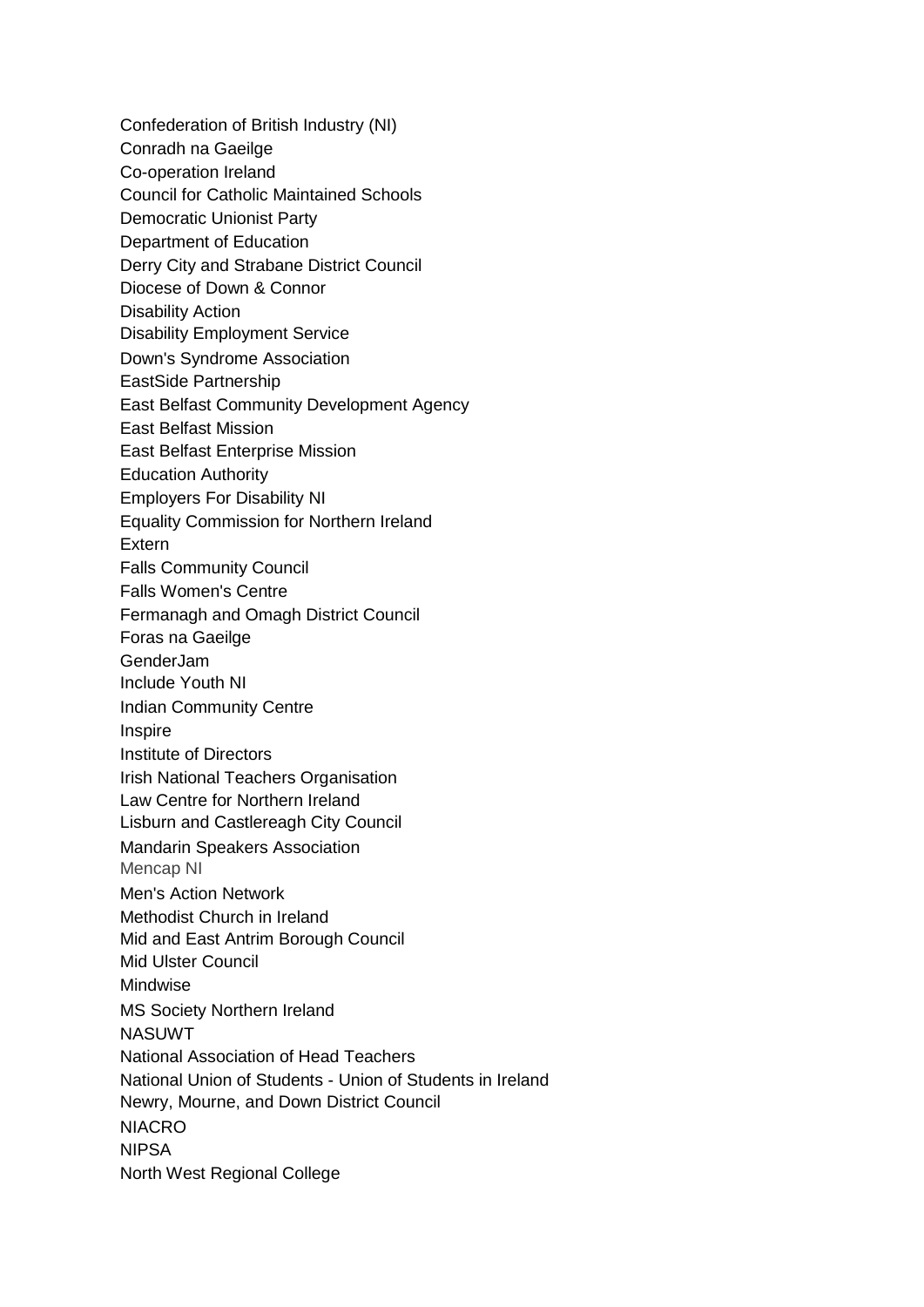Northern Health and Social Care Trust Northern Ireland Assembly Northern Ireland Chamber of Commerce & Industry Northern Ireland Childminding Association Nothern Ireland Council for Voluntary Action Northern Ireland Council Intergrated Education (NICIE) Northern ireland Federation of Housing Associations Northern Ireland Gay Rights Association (NIGRA) Northern Ireland Human Rights Commission NIPEC (NI Practice and Education Council for Nursing and Midwifery) Northern Ireland Public Service Alliance Northern Ireland Social Care Council NI Somali Association NI Union of Supported Employment Northern Ireland Women's Aid Federation Northern Regional College NSPCC Early Years (NIPPA) North Belfast Partnership Board Executive Office Orchardville Society POBAL Community PRAXIS Care Presbyterian Church in Ireland Probation Board for Northern Ireland Progressive Unionist Party Queer Space Rainbow Project Royal College of Nursing Royal College of Speech & Language Therapy Royal National Institute of the Blind Rural Community Network Rural Development Council Sail NI Sense Northern Ireland Shelter Northern Ireland **SHINE** Simon Community Sinn Fein Social Democratic & Labour Party Society of St Vincent de Paul South Belfast Round Table South Eastern Health & Social Care Trust South Eastern Regional College South Belfast Partnership Board